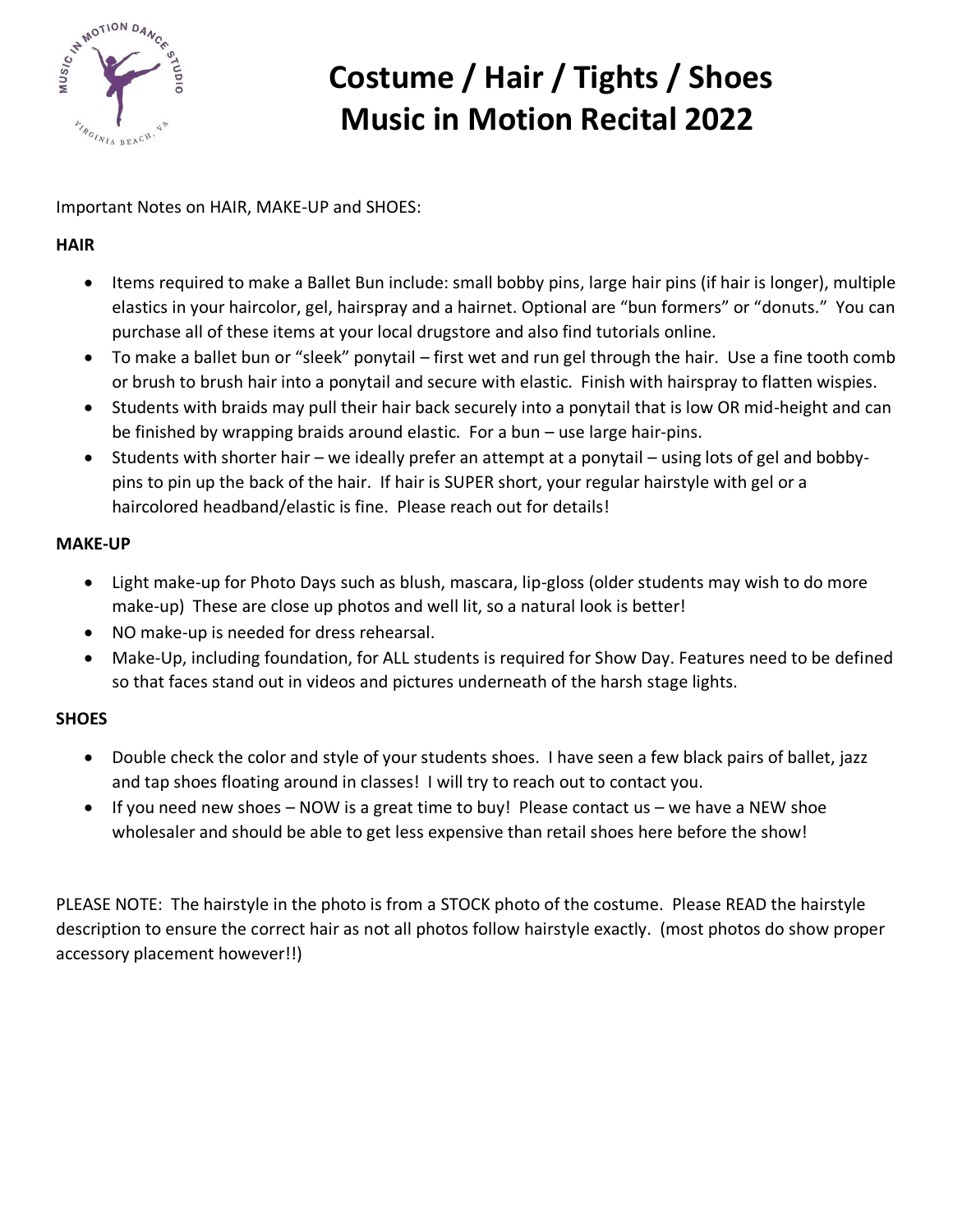

| <b>Class Name</b>                                    | Costume | Hairpiece/Accessory                                           | Hairstyle                                                                             | <b>Tights</b>                       | <b>Shoes</b>                |
|------------------------------------------------------|---------|---------------------------------------------------------------|---------------------------------------------------------------------------------------|-------------------------------------|-----------------------------|
| Creative<br>Movement (ballet<br>dance)               |         | Pink Hairbow                                                  | <b>Ballet Bun</b><br>with<br>Hairbow<br>pinned to<br>Top/Front<br>of bun              | <b>Pink Tights</b>                  | <b>Pink Ballet</b><br>Shoes |
| Discover Dance<br>(ballet dance)                     |         | Silver Snowflake                                              | Sleek<br>Ponytail<br>with hair<br>accessory<br>pinned to<br>top/right-<br>ish of pony | Pink Tights                         | Pink Ballet<br>Shoes        |
| Tumble/Ballet/Jazz<br>Monday<br>(Jazz Dance)         |         | <b>Blue Satin Bow</b>                                         | Sleek<br>Ponytail<br>with bow<br>pinned to<br>Front/Top<br>of bun.                    | Tan<br>Convertible<br><b>Tights</b> | Tan Jazz<br>Shoes           |
| Tumble/Hip-<br>Hop/Jazz Tuesday<br>(Jazz/Acro Dance) |         | <b>Iridescent Hairbow</b><br>(gloves included, do<br>not use) | Sleek<br>Ponytail<br>with bow<br>pinned to<br>RIGHT side<br>of pony.                  | Tan Stirrup<br><b>Tights</b>        | Barefoot                    |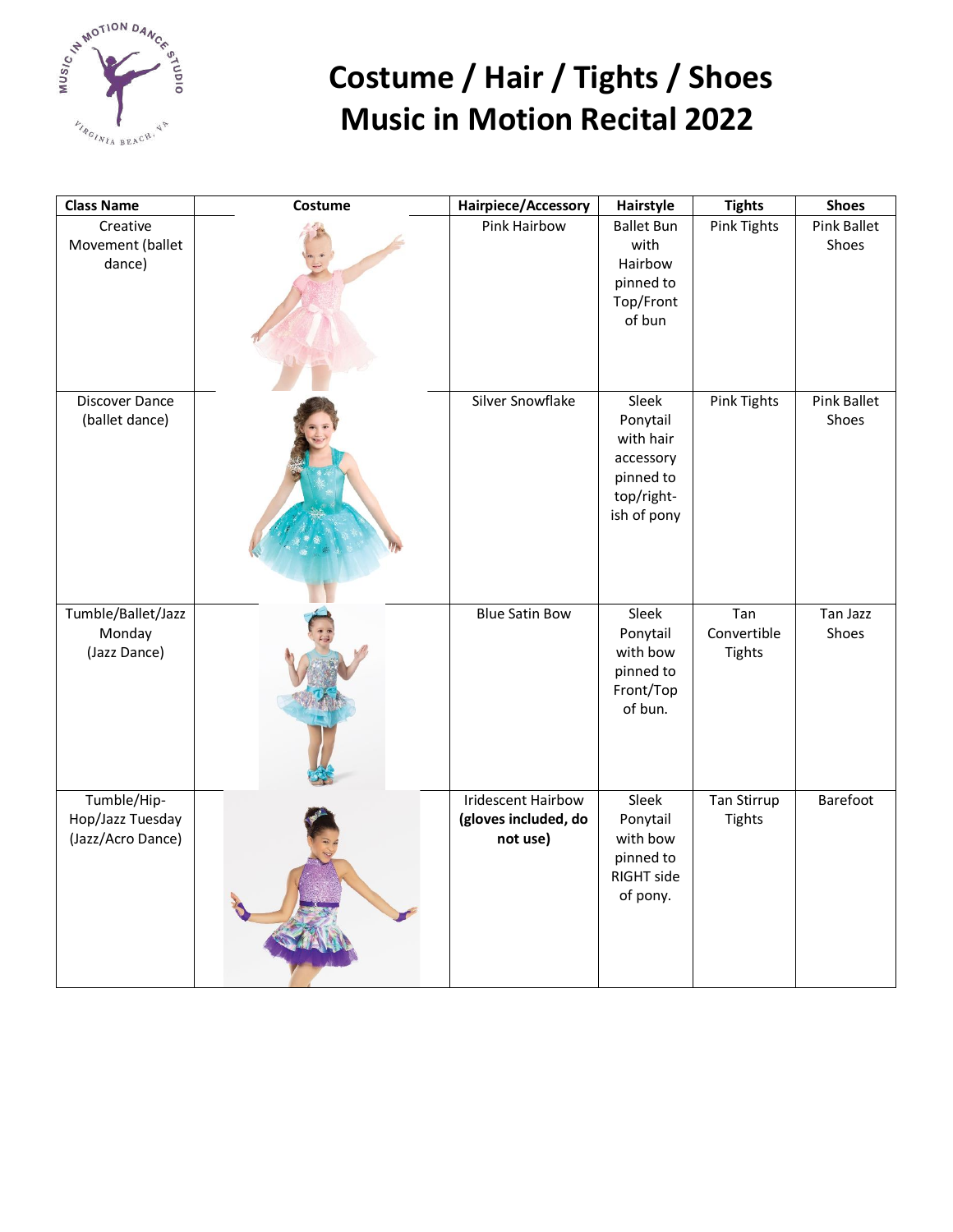

| Tumble/Ballet/Tap<br>Wednesday<br>(Tap Dance) |         | Circle / Tulle Animal<br>print bow                                              | Sleek Pony<br>with<br>Hairbow<br>pinned to<br>RIGHT side<br>of pony          | Tan<br>Convertible<br><b>Tights</b>               | <b>Tan Buckle</b><br>(mary-<br>jane/Velcro)<br>Tap Shoes |
|-----------------------------------------------|---------|---------------------------------------------------------------------------------|------------------------------------------------------------------------------|---------------------------------------------------|----------------------------------------------------------|
| <b>Class Name</b>                             | Costume | Hairpiece/Accessory                                                             | Hairstyle                                                                    | <b>Tights</b>                                     | <b>Shoes</b>                                             |
| Ballet/Tap<br>Thursday<br>(Tap Dance          |         | Pink Crystal Bow<br>(Additional small<br>bows are tap shoe<br>bows, do not use) | Sleek Pony<br>with<br>Hairbow<br>pinned to<br>Top/Front<br>of bun            | Tan<br>Convertible<br><b>Tights</b>               | Tan Buckle<br>(mary-<br>jane/Velcro)<br>Tap Shoes        |
| Jazz/Lyrical Combo<br>Saturday                |         | <b>Blue Sequin</b><br>Scrunchie                                                 | Sleek<br>Ponytail<br>finished<br>with Blue<br>Scrunchie                      | Tan<br>Convertible<br>or Stirrup<br><b>Tights</b> | Tan Jazz<br>Shoes                                        |
| Ballet 1                                      |         | Flower Applique                                                                 | <b>Ballet Bun</b><br>with<br>hairpiece<br>pinned to<br>RIGHT side<br>of bun. | <b>Pink Tights</b>                                | <b>Pink Ballet</b><br>Shoes                              |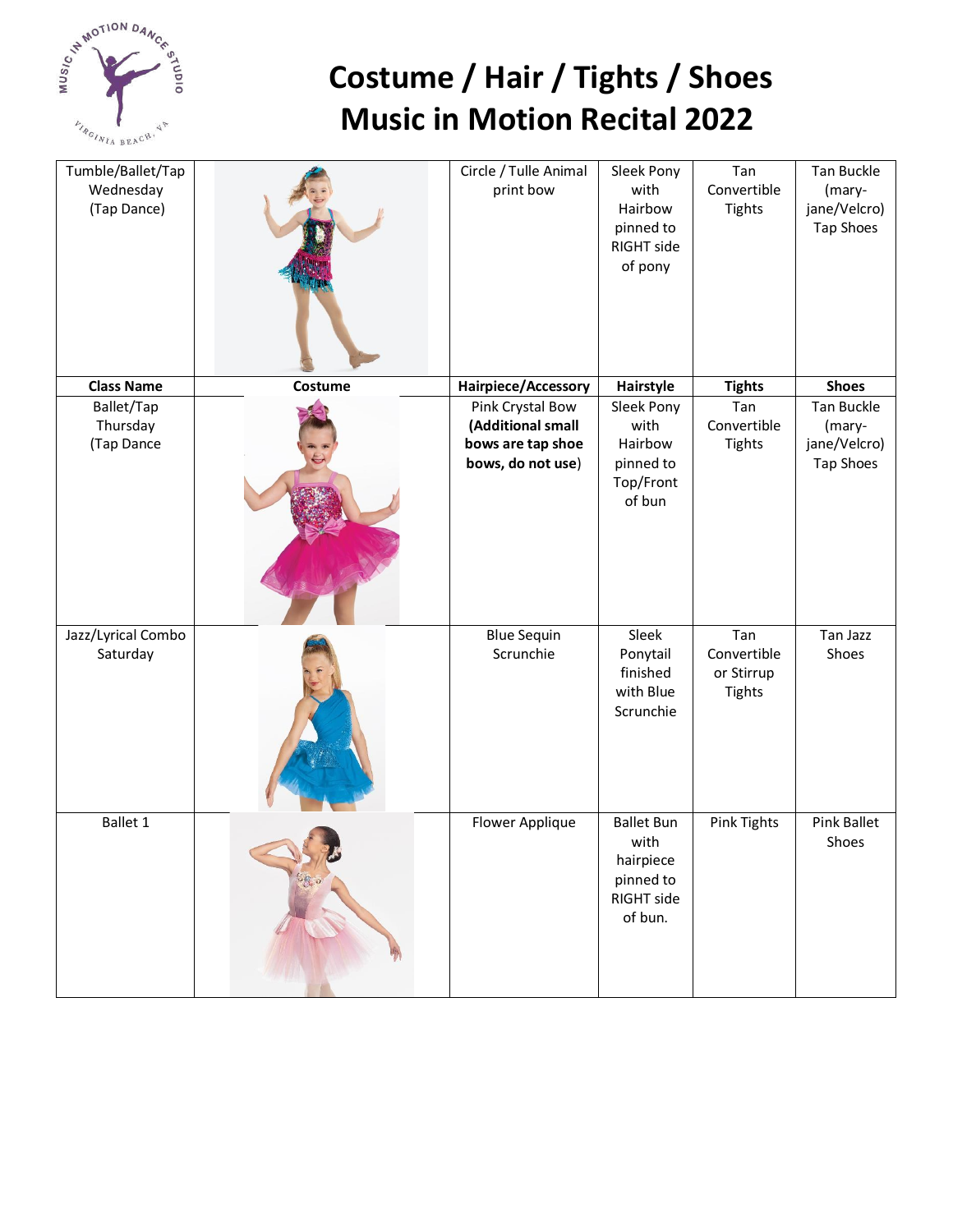

| <b>Ballet 2</b>   |         | Maroon Headband                                                | <b>Ballet Bun</b><br>with<br>headband<br>bobby<br>pinned<br>around<br>head.  |                    | Pink Ballet<br>Shoes                           |
|-------------------|---------|----------------------------------------------------------------|------------------------------------------------------------------------------|--------------------|------------------------------------------------|
| Ballet 3          |         | <b>Floral Hairpiece</b><br>("corsage" included,<br>do not use) | <b>Ballet Bun</b><br>with<br>hairpiece<br>pinned to<br>RIGHT side<br>of bun. | <b>Pink Tights</b> | <b>Pink Ballet</b><br>Shoes                    |
| <b>Class Name</b> | Costume | Hairpiece/Accessory                                            | Hairstyle                                                                    | <b>Tights</b>      | <b>Shoes</b>                                   |
| <b>Ballet 4</b>   |         | 2 Silver barrettes                                             | <b>Ballet Bun</b><br>with<br>hairpiece<br>pinned to<br>RIGHT side<br>of head | <b>Pink Tights</b> | <b>Pink Ballet</b><br>Shoes                    |
| Pointe 1/2        |         | Pink Ribbon                                                    | <b>Ballet Bun</b><br>with<br>Hairbow<br>pinned to<br>Top/Front<br>of bun     | Pink Tights        | <b>Pink Ballet</b><br>Shoes or<br>Pointe Shoes |
| Pointe Variations |         | <b>Gold Tiara</b>                                              | <b>Ballet Bun</b><br>with Tiarra<br>pinned on<br>top of<br>bun/head.         | Pink Tights        | Pointe Shoes                                   |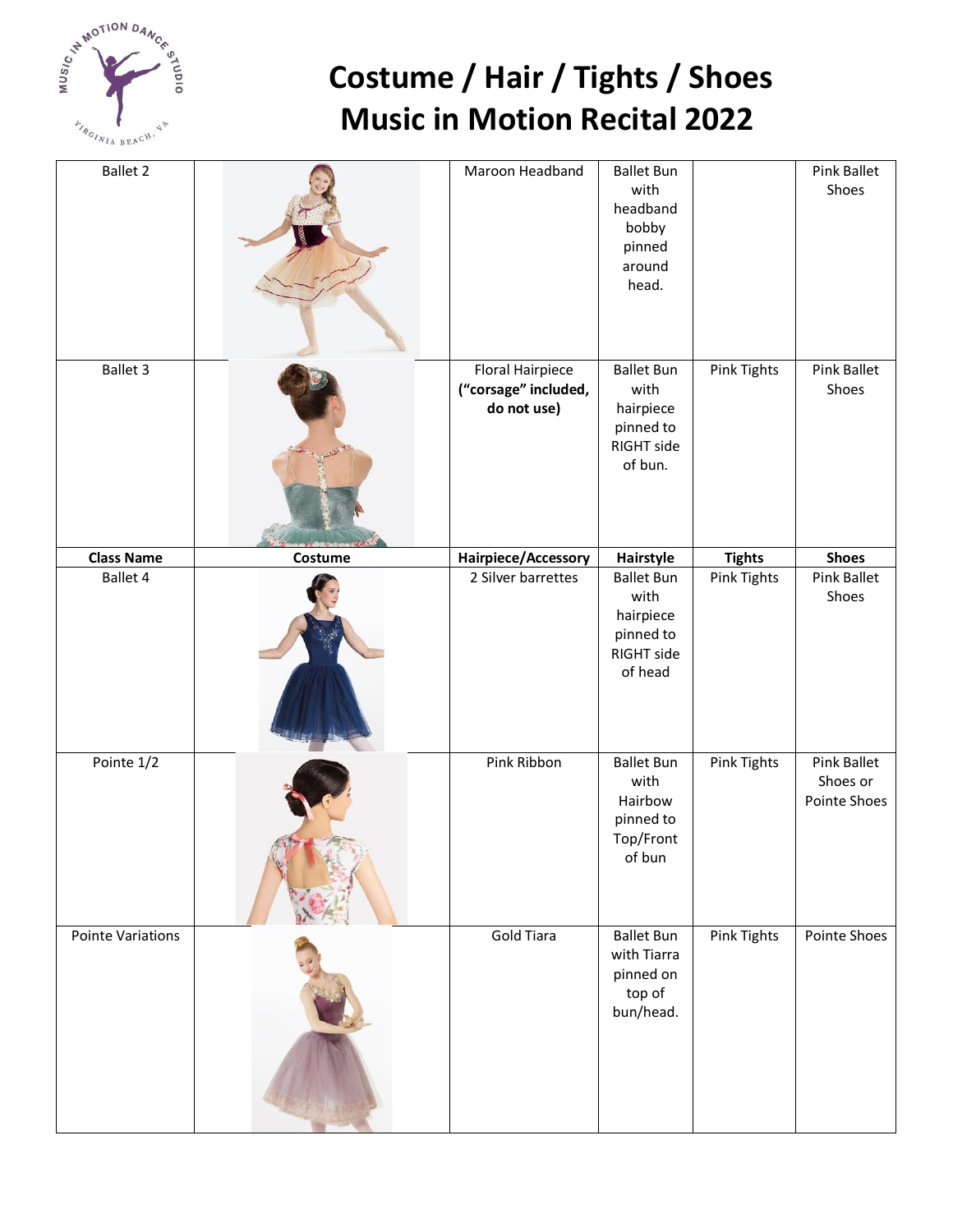

| Jazz 1            |         | Pink Satin Hairbow-<br><b>Additional Pink Bow</b><br>is clipped to front of<br>costume. | Sleek<br>Ponytail<br>with Pink<br>Hairbow<br>pinned to<br>Top/Front<br>of Pony | Tan<br>Convertible<br>or Stirrup<br><b>Tights</b> | Tan Jazz<br>Shoes |
|-------------------|---------|-----------------------------------------------------------------------------------------|--------------------------------------------------------------------------------|---------------------------------------------------|-------------------|
| Jazz $2/3$        |         | Black Mini-Hat,<br><b>Black Gloves</b>                                                  | <b>Ballet Bun</b><br>with Mini-<br>Hat pinned<br>on right<br>side of<br>head.  | Tan<br>Convertible<br>or Stirrup<br><b>Tights</b> | Tan Jazz<br>Shoes |
| <b>Class Name</b> | Costume | Hairpiece/Accessory                                                                     | Hairstyle                                                                      | <b>Tights</b>                                     | <b>Shoes</b>      |
| Jazz 4 B Jess     |         | none                                                                                    | Low Bun                                                                        | Tan<br>Convertible                                | Tan Jazz<br>Shoes |
|                   |         |                                                                                         |                                                                                | <b>Tights</b>                                     |                   |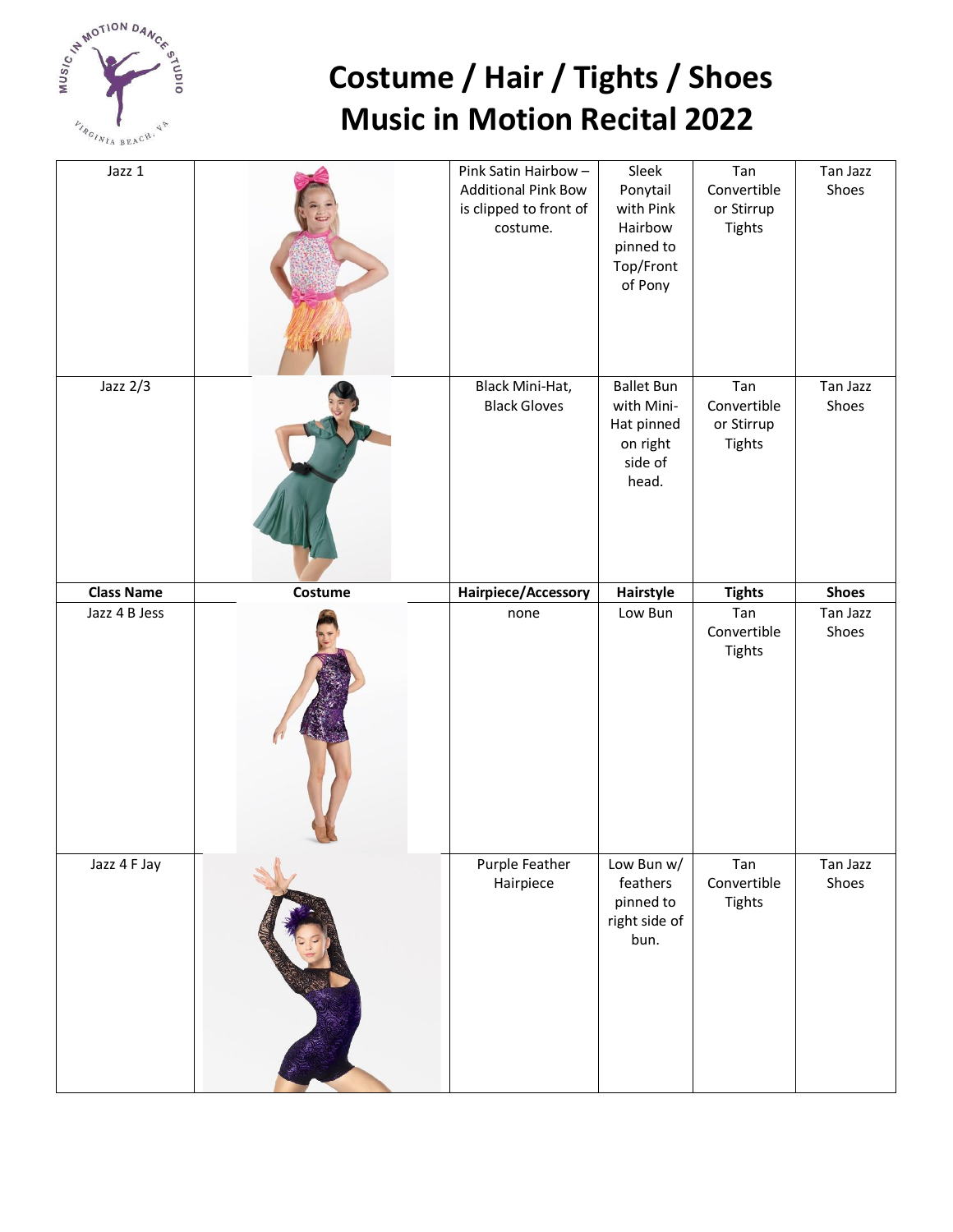

| $\overline{J}$ azz 5 |         | none                                          | Low Bun                                                                             | Tan<br>Convertible<br><b>Tights</b> | Tan Jazz<br>Shoes      |
|----------------------|---------|-----------------------------------------------|-------------------------------------------------------------------------------------|-------------------------------------|------------------------|
| Lyrical 1            |         | <b>Crossed Rhinestone</b><br><b>Barrettes</b> | Sleek<br>Ponytail<br>with<br><b>Barrettes</b><br>pinned to<br>RIGHT side<br>of head | <b>Tan Stirrup</b><br><b>Tights</b> | Tan Lyrical<br>Turners |
| <b>Class Name</b>    | Costume | Hairpiece/Accessory                           | Hairstyle                                                                           | <b>Tights</b>                       | <b>Shoes</b>           |
| Modern 2/3           |         | Gold Applique                                 | Ponytail<br>with<br>Applique<br>pinned to<br>RIGHT side<br>of head                  | Tan Stirrup<br><b>Tights</b>        | Barefoot               |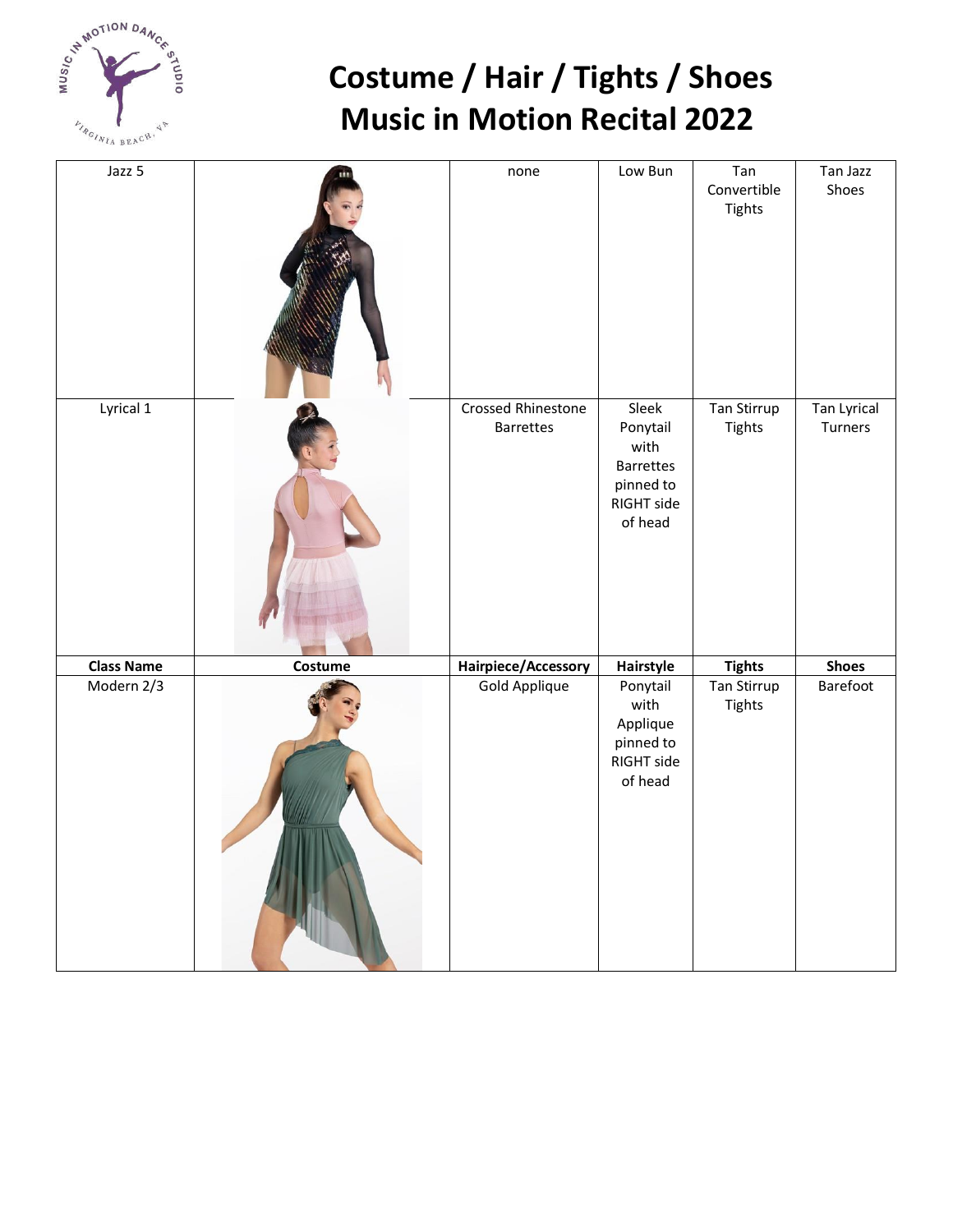

| Lyrical 4                           |                                                               | White Lace Applique                                      | Low Bun<br>with<br>applique<br>pinned to<br>RIGHT side<br>of head | Tan Stirrup<br><b>Tights</b>                       | Tan Lyrical<br>Turners |
|-------------------------------------|---------------------------------------------------------------|----------------------------------------------------------|-------------------------------------------------------------------|----------------------------------------------------|------------------------|
| Contemporary 5                      |                                                               | none                                                     | Low bun                                                           | Tan Stirrup<br><b>Tights</b>                       | Barefoot               |
| Acro $1/\overline{2}$               |                                                               | None (received a<br>crystal hair elastic-<br>do not use) | Sleek<br>Ponytail                                                 | Tan Stirrup<br><b>Tights</b>                       | Barefoot               |
| <b>Class Name</b>                   | Costume                                                       | Hairpiece/Accessory                                      | Hairstyle                                                         | <b>Tights</b>                                      | <b>Shoes</b>           |
| Intermediate Acro                   |                                                               | Pink Sequin Hairbow                                      | Sleek<br>Ponytail<br>with bow<br>pinned to<br>RIGHT of<br>pony.   | Tan Stirrup<br><b>Tights Tan</b><br>Stirrup Tights | Barefoot               |
| Intermediate Acro<br>$\overline{2}$ | Black Leotard or Cami Shirt with<br><b>Black Dance Shorts</b> | none                                                     | Sleek<br>Ponytail                                                 | Tan Stirrup<br><b>Tights</b>                       | Barefoot               |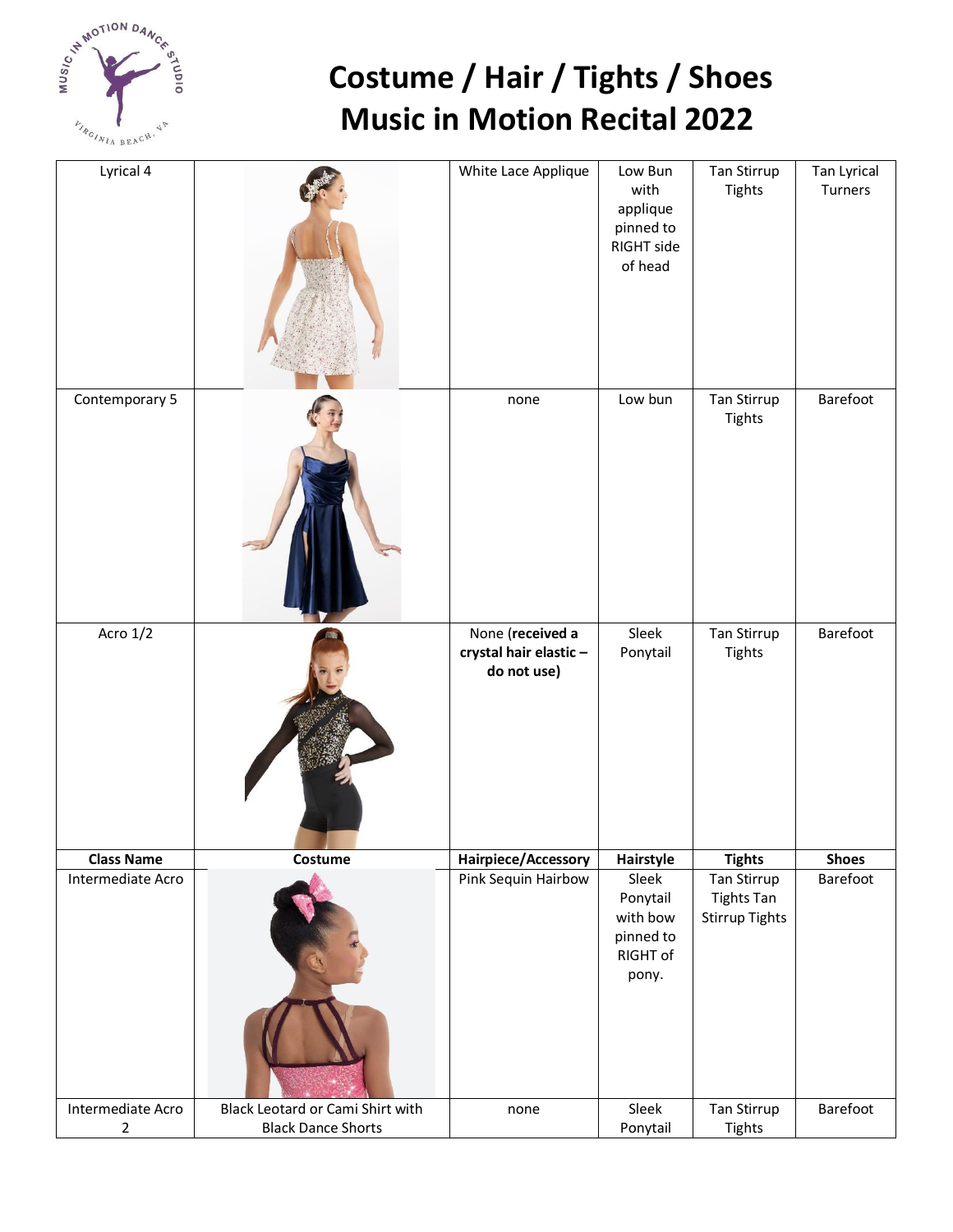

| Hip-Hop 1/2       |         | None - (received a<br>pink beanie, do not<br>use)              | Sleek<br>Ponytail | Tan Stirrup<br>or<br>Convertible<br><b>Tights</b>                                                 | Mostly Black<br><b>Tennis Shoes</b><br>with BLACK<br><b>CREW SOCKS</b>                                                                                      |
|-------------------|---------|----------------------------------------------------------------|-------------------|---------------------------------------------------------------------------------------------------|-------------------------------------------------------------------------------------------------------------------------------------------------------------|
| Hip-Hop 3         |         | None - (received a<br>silver hair<br>extension, do not<br>use) | Sleek<br>Ponytail | None $-$<br>Recommend<br><b>Black Tights</b><br>or Black<br>Leotard<br>underneath<br>of leggings. | Mostly Black<br><b>Tennis Shoes</b><br>with BLACK<br>CREW SO<br><b>Mostly Black</b><br><b>Tennis Shoes</b><br>with BLACK<br><b>CREW SOCKS</b><br><b>CKS</b> |
| Hip-Hop 4         |         | None                                                           | Sleek<br>Ponytail | None                                                                                              | <b>Mostly Black</b><br><b>Tennis Shoes</b><br>with BLACK<br><b>CREW SOCKS</b>                                                                               |
| <b>Class Name</b> | Costume | Hairpiece/Accessory                                            | Hairstyle         | <b>Tights</b>                                                                                     | <b>Shoes</b>                                                                                                                                                |
| Hip-Hop 5         |         | None                                                           | Sleek<br>Ponytail | None                                                                                              | Mostly Black<br><b>Tennis Shoes</b><br>with BLACK<br>CREW SOCKS                                                                                             |